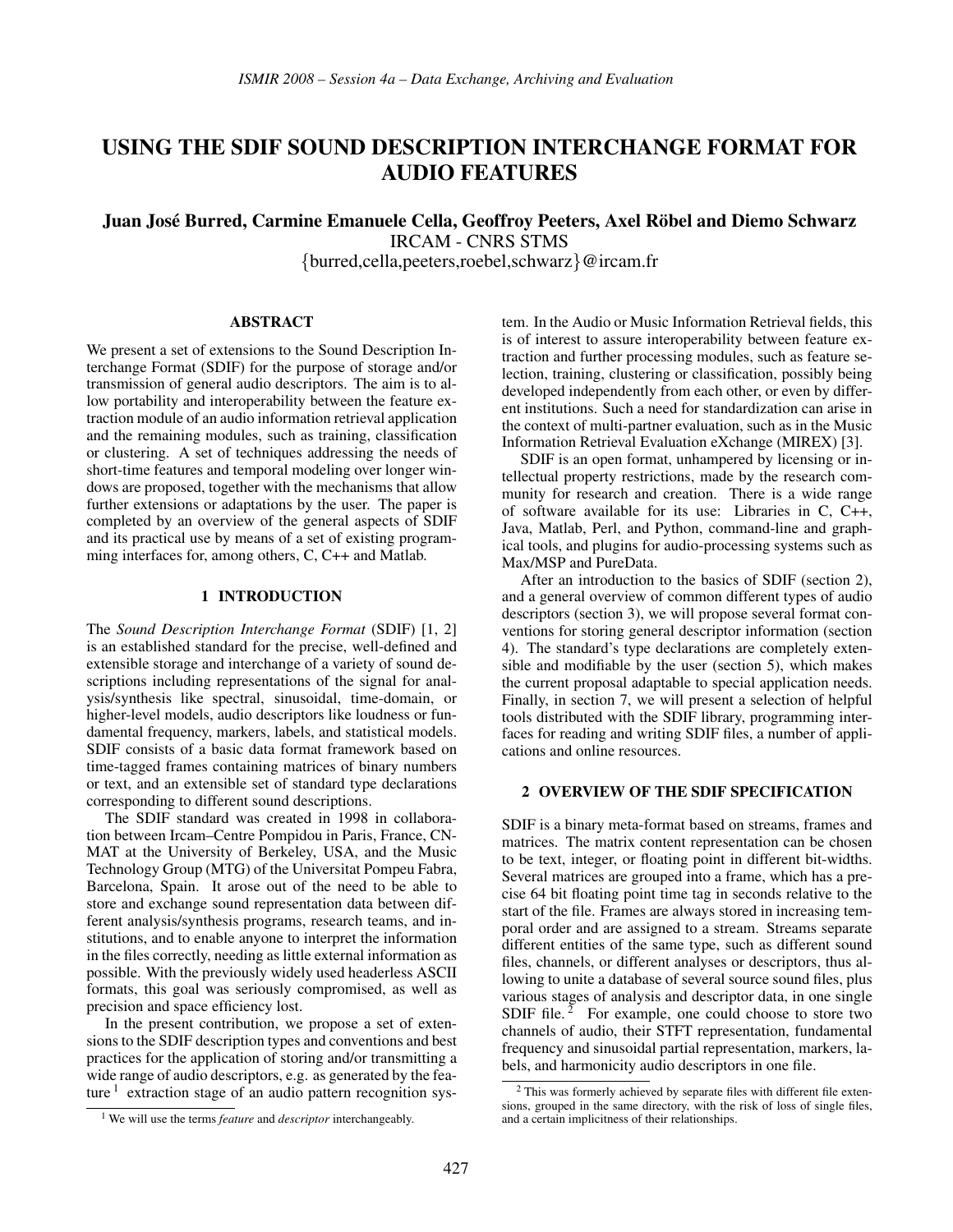Frame and matrix types are identified by 4-byte ASCII *signatures*, inspired by the IFF format. Each frame starts with a header containing the frame signature, the number of matrices it contains, an integer identifying the stream it belongs to, and the time tag. Each matrix' header contains its signature, its content data type, and its number of rows and columns. Matrices are padded to 8 byte boundaries to achieve 64 bit word alignment for fast access using memory mapped files.

Special header-frames can store global textual meta-data in so-called Name–Value Tables (NVTs), together with relationships of different streams (see section 6). However, global information that is needed to interpret the data, for instance the sampling rate, is stored in information matrices, making SDIF files streamable.

There are a number of standard description types that specify the columns of matrices, and which matrices can occur in which frame type. Examples include 1FQ0 to store fundamental frequencies and 1TRC to store partial tracks resulting from sinusoidal analysis. By convention, the signatures of standard frame and matrix signatures start with a version number, mostly 1. It is always possible to declare new experimental description types, or to extend existing types by new matrices for a frame, or new columns for a matrix. New experimental types have signatures starting with X. SDIF is designed such that programs can always ignore additional data they don't know how to interpret.

# 3 OVERVIEW OF AUDIO DESCRIPTORS

Audio descriptors (also named audio features or audio attributes) are numerical values describing the contents of an audio signal according to various points of view, e.g. temporal, spectral or perceptual characteristics. They are used nowadays in many areas such as for the development of query-by-example (search-by-similarity), automatic indexing, segmentation or identification applications. These features are extracted from the audio signal using signal processing algorithms. Several taxonomies can be used to classify them, for example according to the type of content they can be applied to (single musical notes, percussion, sound effects, generic audio, etc.), the underlying signal model they rely on (source-filter, sinusoidal harmonic models, etc.), their abstractness, i.e. what the audio feature represents (spectral envelope, temporal envelope, etc.), their steadiness or variability, i.e., the fact that they represent a value extracted from the signal at a given time, or a parameter from a model of the signal behavior along time (mean, standard deviation, derivative or Markov model of a parameter), or the time extent of the description provided by them: some descriptors apply to only part of the object (e.g., description of the attack of the sound) whereas others apply to the whole signal (e.g., loudness). On the computer side, an audio feature is represented by a numerical value or a vector of numerical values when several audio features can be linked together (such as the coefficients of the MFCC, or various definitions of the spectral centroid).

Each of such numerical values describes a specific property of the signal around a specific time (the time of the segment corresponding to the analysis window). Most audio features are first computed on a small-time scale (often called short-term analysis) which for most of them correspond to the length of the analysis window used for FFT analysis (usually 40 ms to 80 ms). Other features are computed on a longer-time scale due to their semantics (the logattack-time, the roughness or the fluctuation strength are associated to a whole musical note) or due to computational requirements (the estimation of a vibrato or tremolo at a frequency of 6 Hz necessitates a window larger than 80 ms). In this case the numerical value needs to be associated exactly to the segment used to compute it. Finally, it has become frequent to model the behavior of an audio feature over time. Using long-term analysis (often with window lengths of 500 ms or larger), it is common to compute the mean, variance or derivative values of the feature over the sliding window. This type of description is often named *temporal modeling*, and the corresponding large frames are sometimes called *texture windows* or *macroframes*. In this case, the segment over which the temporal model is computed does not need to have a specific semantic (e.g., "every 200 ms" has no meaning by itself), although it can have (for example for beat-synchronous analysis).

In the proposed SDIF extensions, we address these specific requirements concerning definition of different time horizons, multidimensionality and addition of semantic information. It is out of the scope of this article to present detailed mathematical definitions of the descriptors. A large set of them can be found in [4].

# 4 EXTENDED TYPES FOR GENERALIZED AUDIO DESCRIPTORS

A defining aspect of SDIF is its flexibility regarding data types. Using the data declaration syntax introduced later in section 5, the user is able to define or redefine the frame/matrix grouping rules and to add or modify type declarations at will. Throughout the paper, we will present different possibilities for different applications in the context of descriptor extraction. At the same time, however, we are proposing a ready-to-use set of type declarations designed according to what we consider appropriate to most audio content analysis and retrieval applications. The proposed type declarations, together with related documentation and several example SDIF files can be accessed online<sup>3</sup>.

In both short-time and temporal modeling cases, the values of a given descriptor at a given time are stored in a separate matrix. For example, spectral centroid values are stored in matrices of signature 1SCN and for zero-crossing values the matrix signature is 1ZCR. In analogy with the standard matrix types (e.g., with sinusoidal modeling), the number of rows of the matrix must correspond to the dimensionality of the descriptor, i.e., with the number of frequency bands (such as with spectral flatness) or with the number of coefficients (such as with MFCCs or autocorrelation features).

<sup>3</sup> http://sdif.sourceforge.net/descriptor-types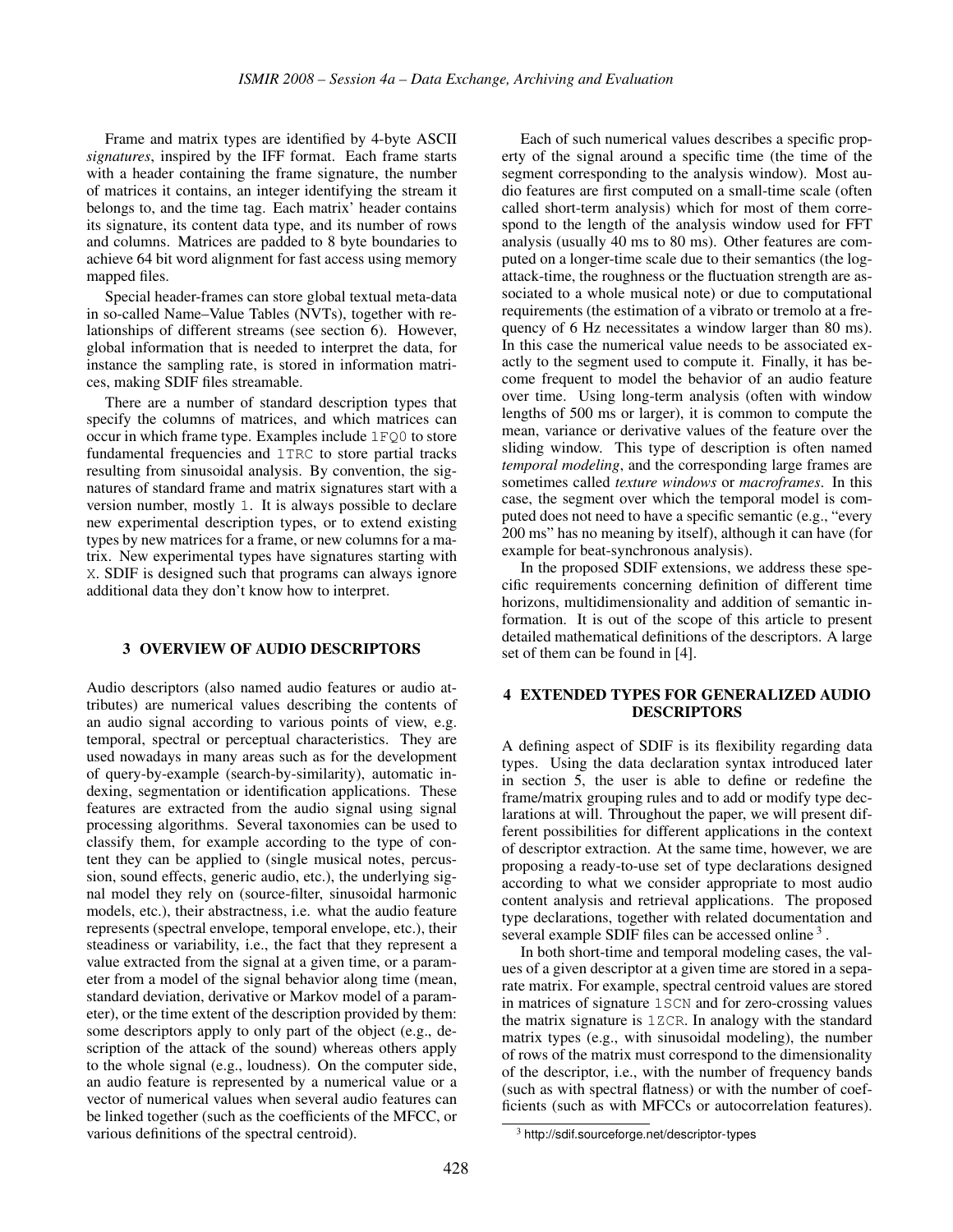The columns are intended to store the values for different definitions or implementations of the same descriptor. For example, the first column of the spectral centroid could contain the values for a centroid defined on linear frequency and amplitude scales, and the second the values using logarithmic scalings. We will thus use *dimensions* to denote rows and *variations* to denote columns.

Both the number of rows and of columns are not fixed beforehand by the type declaration. In most cases, the number of rows will depend on a user-defined feature extraction parameter, such as number of frequency bands or cepstral coefficients. It is also most likely that the user will just store a single variation for each descriptor. In some training experiments, however, it can be interesting to store different variations at the same time and let an automatic feature selection algorithm select the most informative one.

Even if not strictly necessary for a clustering or statistical training algorithm, the feature extraction program should store additional information alongside the descriptor values, such as bandwidths, thresholds or labels describing the contents of the columns. This data will be included in information matrices, whose signatures will be equal to the descriptor matrix signatures, with the first character 1 replaced by I. Entries on information matrices are always stored column-wise. The next subsections will detail how to store such matrices.

To accommodate the different descriptor time-spans mentioned above (short-, mid-, long-term and temporal modeling) we propose two different schemes for SDIF storage. In fact, we simplify such categorization by only considering, on the one hand, the descriptors themselves (which are directly based on the signal) and, on the other hand, temporal modelings (which are based on descriptors), which will respectively be addressed in the next two subsections. We deliberately avoid a categorical distinction between the length of the time spans, since the only difference from the SDIF point of view is the definition of the time boundaries. Also, we will avoid the terminology "low-level" or "high-level" feature because of the lack of consensus about its meaning. By convention, an SDIF file containing only audio descriptors should end with the double extension .descr.sdif.

## 4.1 Format for Descriptors

We propose the following procedure to store descriptors that are directly based on the signal, independently of their time span. Each data matrix corresponding to a given analysis window of a given descriptor is contained within a frame of type 1DSC, a *descriptor frame*. In order to be able to perform a one-to-one mapping between streams and descriptors, each descriptor frame must contain only a single descriptor data matrix. The time tag on each frame corresponds to the center of the analysis window. The optional information matrices must be stored at the beginning of the corresponding descriptor stream, and are valid until a new information matrix of the same type appears on the same stream. Figure 1 represents this approach schematically for the case of a file storing spectral centroid (1SCN)

and perceptual tristimulus (1PTR) data. In this example, the spectral centroid is a unidimensional descriptor with a single variation, and two different variations of the threedimensional tristimulus have been stored, each one defined with a different amplitude scaling.

The SDIF reading routines search first by frames, and then by matrices. Thus, if the performance in accessing individual descriptors is critical, an alternative approach would be to declare a pair of frame type and matrix type with the same signature for each descriptor. Its disadvantage however is that it requires to double the amount of type declarations.

#### 4.2 Format for Temporal Modeling of Descriptors

There are three main reasons for considering temporal modeling of descriptors as a special case that requires dedicated storing conventions. First, they are *derived* features of typically the same dimensionality than their shorter-term counterparts they are based on, and thus they can reuse their matrix type declarations. This results in each temporal model being associated to a frame type, containing matrices of the types already declared for the descriptors. For example, a texture window of the weighted variance of the spectral centroid will correspond to a frame of type 1WVR containing a matrix of type 1SCN. An indicative list of types of temporal modeling is: mean, variance, standard deviation, weighted mean, weighted standard deviation, amplitude modulation.

Second, it is possible to assume that their time-span will be relatively long-term (in the range of seconds), and thus performance when accessing them will rarely be critical. If stored together with their short-term descriptors, they will predictably constitute a very small percentage of the file size. This allows more freedom in choosing the most appropriate way of frame and matrix grouping, depending on the application. This can be done either in the one-matrix-perframe way, as before, or using *compound frames*, i.e. grouping several matrices corresponding to different descriptors under the same frame. In the first case, individual assignment to streams, and different window sizes between different descriptors will be possible. In the compound case, visual inspection of SDIF files (e.g., after ASCII conversion with the sdiftotext tool) will be clearer. To leave both possibilities open, the provided type declaration lists all descriptor matrices as optional members of each temporal modeling frame. If visual inspection is not important, we recommend using the one-matrix-per-frame alternative.

Finally, the third reason is that the segment the temporal modeling works on is not necessarily of constant size and overlap. For example, one can define a sequence of log-attack time features resulting from a note-wise segmentation of a melodic line. Thus, a mechanism must be provided to indicate the segment on which the descriptor evolution is modeled. This mechanism makes use of the standard frame type 1MRK that represents a marker at the time of the frame, containing matrices 1BEG and/or 1END with a unique identifier of a segment. Now, the temporal modeling frame will also contain a matrix with the identifier of the segment whose descriptor evolution it models.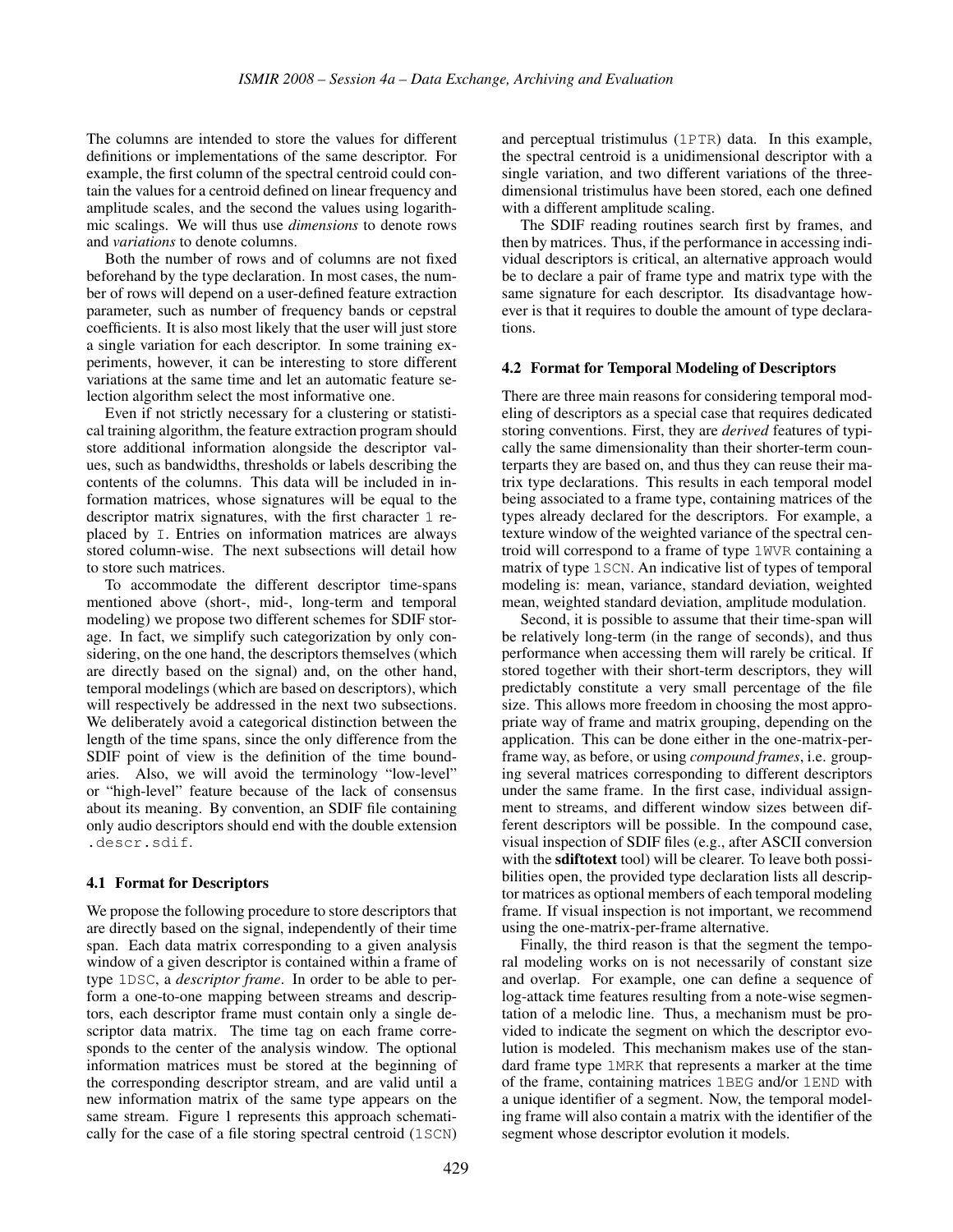| Sign. # matr. Stream<br>Time | Sign. # matr. Stream<br>Time              | # matr. Stream<br>Time<br>Sign. | Time<br>Sign. # matr. Stream |
|------------------------------|-------------------------------------------|---------------------------------|------------------------------|
| 0.03<br>1DSC                 | $\overline{2}$<br>0.03<br>1DSC<br>-1      | 0.06<br>1DSC                    | 0.06<br>-2<br>1DSC           |
| Type # rows # cols.<br>Sign. | Type # rows # cols.<br>Sign.              | Sign.<br>Type # rows # cols.    | Sign.<br>Type # rows # cols. |
| 1SCN<br>4                    | 1PTR<br>$\overline{\mathbf{3}}$<br>4<br>2 | 1SCN<br>4                       | 1PTR<br>3<br>2<br>4          |
| 503.2                        | 0.002 0.001                               | 503.2                           | $0.005$ 0.002                |
|                              | $0.38$ 0.649                              |                                 | 0.374 0.704                  |
|                              | $0.619$ $0.351$                           |                                 | $0.625$ 0.295                |

Figure 1. SDIF storage example for four consecutive frames of a short-time spectral centroid (1SCN) and a short-time perceptual tristimulus (1PTR).

| Time<br># matr. Stream<br>Sign. | # matr. Stream<br>Sign. | Time                | # matr. Stream<br>Sign. | Time              | Sign.           | # matr. Stream<br>Time |
|---------------------------------|-------------------------|---------------------|-------------------------|-------------------|-----------------|------------------------|
| 2<br>1<br>0.5<br>1 WMN          | 2<br>1MDA               | 2<br>$\mathbf{1}$   | 2<br>1 WMN              | 1<br>1            | 2<br>1MDA       | 2<br>3.5               |
| Type # rows # cols.<br>Sign.    | Sign.                   | Type # rows # cols. | Sign.<br>Type           | # rows # cols.    | Sign.           | Type # rows # cols.    |
| 4<br>$\mathbf{1}$<br>1SCN       | $\overline{4}$<br>1PTR  | 3<br>2              | $\overline{4}$<br>1SCN  | -1                | 1PTR            | 3<br>2<br>4            |
| 432.3                           | 0.002 0.001             |                     | 461.54                  |                   | $0.001$ $0.002$ |                        |
| # rows # cols.<br>Sign.<br>Type | $0.012 \quad 0.023$     |                     | Sign.<br>Type           | # rows # cols.    | $0.023$ 0.037   |                        |
| 2<br>4<br>IWMN<br>$\mathbf{1}$  | $0.024$ 0.032           |                     | IWMN<br>4               | 2<br>$\mathbf{1}$ | $0.049$ $0.067$ |                        |
| 17<br>1                         | Sign.                   | Type # rows # cols. | 17<br>1                 |                   | Sign.           | Type # rows # cols.    |
|                                 | $\overline{4}$<br>IMDA  | 1<br>1              |                         |                   | IMDA            | $\mathbf{1}$<br>1<br>4 |
|                                 | 2                       |                     |                         |                   | 3               |                        |

Figure 2. SDIF storage example for four consecutive temporal modeling segments: weighted mean (1WMN) of spectral centroid and modulation amplitude (1MDA) of perceptual tristimulus.

{

}

Each temporal modeling frame type has an associated information matrix type, e.g. IWVR for the weighted variance frame type 1WVR. Then, each temporal modeling frame contains one information matrix indicating the duration, in seconds, of the window as its first element. For regularly spaced texture windows, the time tag of the frames corresponds to the middle of the temporal modeling segment. For irregular segments given by markers, the temporal modeling frame is written at the start time of the segment. Figure 2 shows an example of this approach, using single-matrix grouping. It shows the storage for two consecutive texture windows containing the weighted mean (1WMN) of the spectral centroid, and the amplitude modulation (1MDA) of the perceptual tristimulus. Like with any other matrix, the meaning of the columns is contained in the type declaration. As in the plain descriptors case, it is possible to store descriptorrelated information matrices at the beginning of the corresponding streams. It should be noted that some temporal modelings, such as log-attack time or temporal increase, are almost always based on a very specific descriptor, in this case the energy envelope. It would be however possible to attach them to no matter which shorter-time feature (for instance, the temporal increase of the fundamental frequency could be an informative "sweep descriptor").

# 5 USER-DEFINED TYPES

SDIF allows to define new description types by declaring frame and matrix signatures, and matrix columns, or to extend existing types by new matrices, or new columns. The declaration of extended types is included in a special *type declaration* frame of signature 1TYP. Each SDIF file must include a 1TYP frame declaring the non-standard types, and is therefore self-contained. The standard types must not be declared in such a frame, since they are already recognized by the library. The following is an example of the type declaration for some existing types:

```
1TYP
1MTD 1SCN {SpectralCentroid}<br>1MTD 1ZCR {ZeroCrossingRate}
               {ZeroCrossingRate}
1MTD IWMN {WindowLength}
1FTD 1WMN
      {
        1SCN SpectralCentroidWeightedMean;
        1ZCR SignalZeroCrossingRateWeightedMean;
        1FQ0 FundamentalFrequencyWeightedMean;
        IWMN WeightedMeanInfo;
      }
```
Each line starting with 1MTD is a matrix type declaration, containing the new matrix signature and, between curly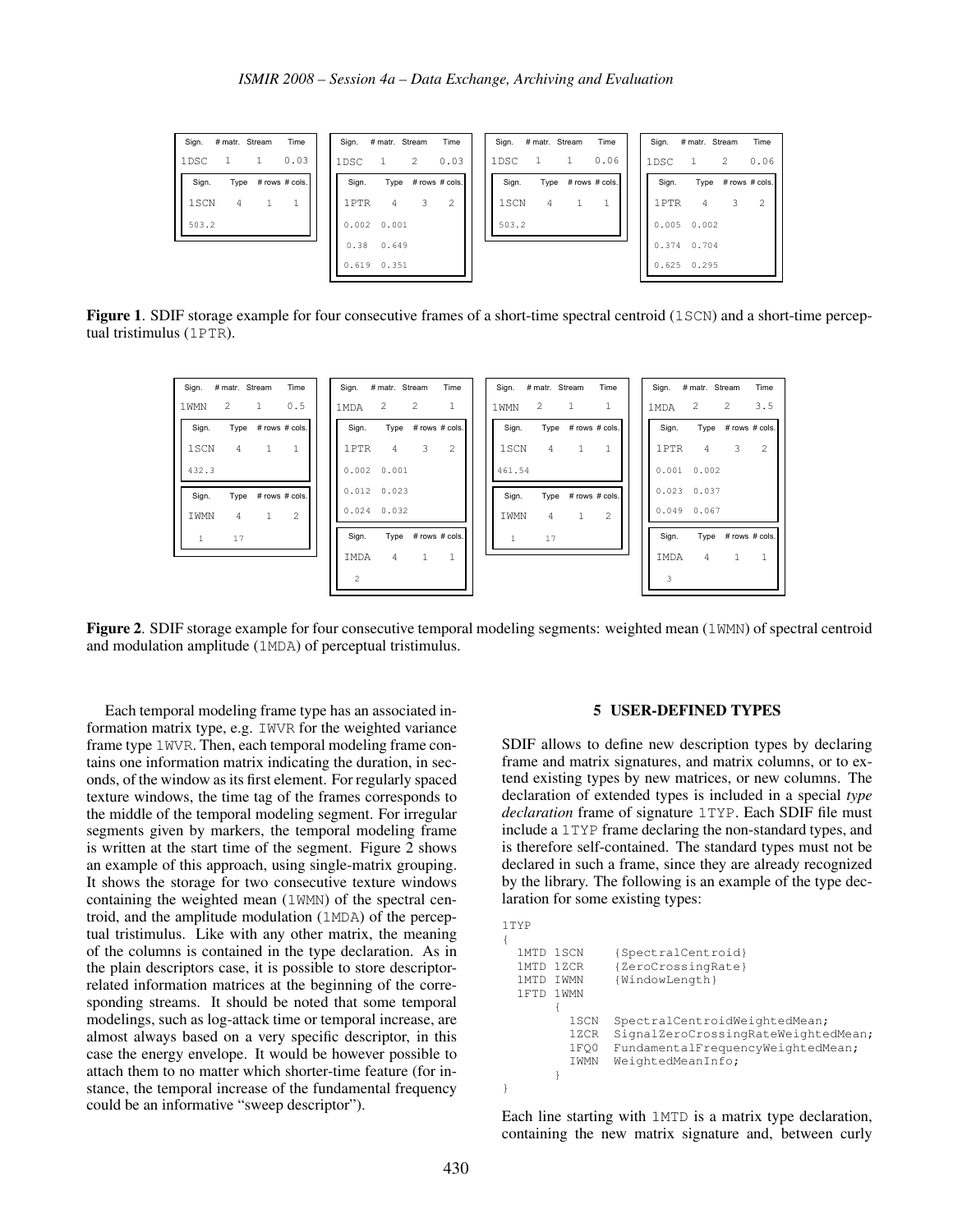brackets, a list of the declared column names, separated by commas. The lines starting with 1FTD are frame type declarations; after the frame signature (1WMN in the example), between the curly brackets, there is the list of the matrices that can appear inside that frame with their role, terminated by a semicolon. A matrix type must be declared before the frame type containing it. As a side note, we point out that even for standard types (like  $1 \cdot \text{FQ0}$  in the example), the association with a non-standard frame *must* be created. All the descriptor types proposed here contain only one declared column. This does not hinder the user to store as many additional columns as needed.

#### 6 DECLARATION OF STREAM RELATIONSHIPS

In the previous section we have seen that the proposed SDIF representation of audio descriptors will distribute the data over several streams of SDIF frames. For instance, we could have a stream of temporal modeling frames 1WMN, modeling segments given by a stream of 1MRK frames, based on various descriptors in different streams, that were extracted from the audio data in a stream of 1TDS files.

While the relationships between these streams are clear in our context of use, we would like them to be expressed explicitly, in a machine-readable format, in order to be exploited by tools, visualisers, and other applications. The explicitness of the relationships and meanings of streams becomes even more important when several source sounds, channels, or analyses are included in the same SDIF file.

At the beginning of the SDIF standard, there has been an attempt [5] to formalise the relationships between streams in an XML based language, which has not been followed by concrete implementations. This is possibly due to the comparatively simple SDIF files that were used at that time, posing no real need for an explicit representation, and, what's more, to the problem of adding a dependency on an external library to parse XML to all SDIF tools.

We propose here a new, simple approach how to define relationships, meaning, and content of streams in a tabular text format, not unlike the existing Name–Value Tables. We will start with expressing only those relationships that are indeed needed for the applications described in this article, but we strive to keep the format open enough for other relationships to be added in the future.

The format associates one entity by a relationship to a list of entities. The possible entities are listed in table 1, the list of defined relationships in table 2. For stream IDs and frame and matrix signatures, the notation of entities follows the SDIF-selection syntax [2] to ease understanding and parsing, all other entities are labels, starting with a letter. We propose to store this table in a 2IDS frame with text matrix.

#### 7 SDIF USAGE INFORMATION

#### 7.1 SDIF Tools

In order to easily manipulate the produced SDIF files, the library provides some command-line tools together with the

| Entity           | Example      | Description        |
|------------------|--------------|--------------------|
| # stream id      | #23          | Stream number 23   |
| : frame / matrix | :1WMN/1SCN   | contains<br>stream |
|                  |              | weighted mean of   |
|                  |              | spectral centroid  |
| identifier       | left-channel | Label              |

Table 1. List of entities in the proposed stream relationship declaration.

| Relationship | Description                                 |
|--------------|---------------------------------------------|
| contains     | left stream contains frame, matrix types    |
|              | given right                                 |
| group        | left label groups labels or streams to the  |
|              | right                                       |
| segments     | left stream contains segmentation infor-    |
|              | mation for right entity                     |
| derives      | left entity is derived (by analysis or tem- |
|              | poral modeling) from right entity           |

Table 2. List of relationships between two entities.

source code. Basically, there are tools to display, to extract and to convert the stored data; the most important are:

• querysdif: prints out a summary of the information stored in the file, e.g. the number and the types of stored frames and matrices,

• sdifextract: extracts selected data from a file; the output can be stored in many formats like SDIF itself, multi-bpf (text lines of frame time and all selected columns), etc.,

• sdiftotext, tosdif: convert data between SDIF and plain text, preserving frame-matrix relationships. These also exist as *droplets* for Macintosh, onto which one can drop a file, generating the complementary text or SDIF file.

#### 7.2 Programming Interfaces

This section will describe the existing possibilities to manipulate SDIF data using the SDIF libraries that are publicly available on the SourceForge software repository (see location below). There exist a C-library (denoted just as the SDIF library) and a C++ library (called Easdif). Easdif incorporates the complete interface of the SDIF library. Additionally Easdif provides a high level programming interface to SDIF files, frames, and matrices including iterators over SDIF files. These iterators allow easy and efficient navigation within the SDIF file using an internal cache of the meta data (frame and matrix headers). The SDIF and Easdif libraries are designed to work on all major platforms (Linux, Mac OS X and Windows), and thanks to the use of the cmake <sup>4</sup> project generator they can be compiled with most common compilers (gcc, MSVC, Intel, ...).

The Easdif library cannot only be used in C++ applications, it comes as well with a number of bindings for other applications and languages. A recent achievement is the ad-

<sup>4</sup> http://www.cmake.org